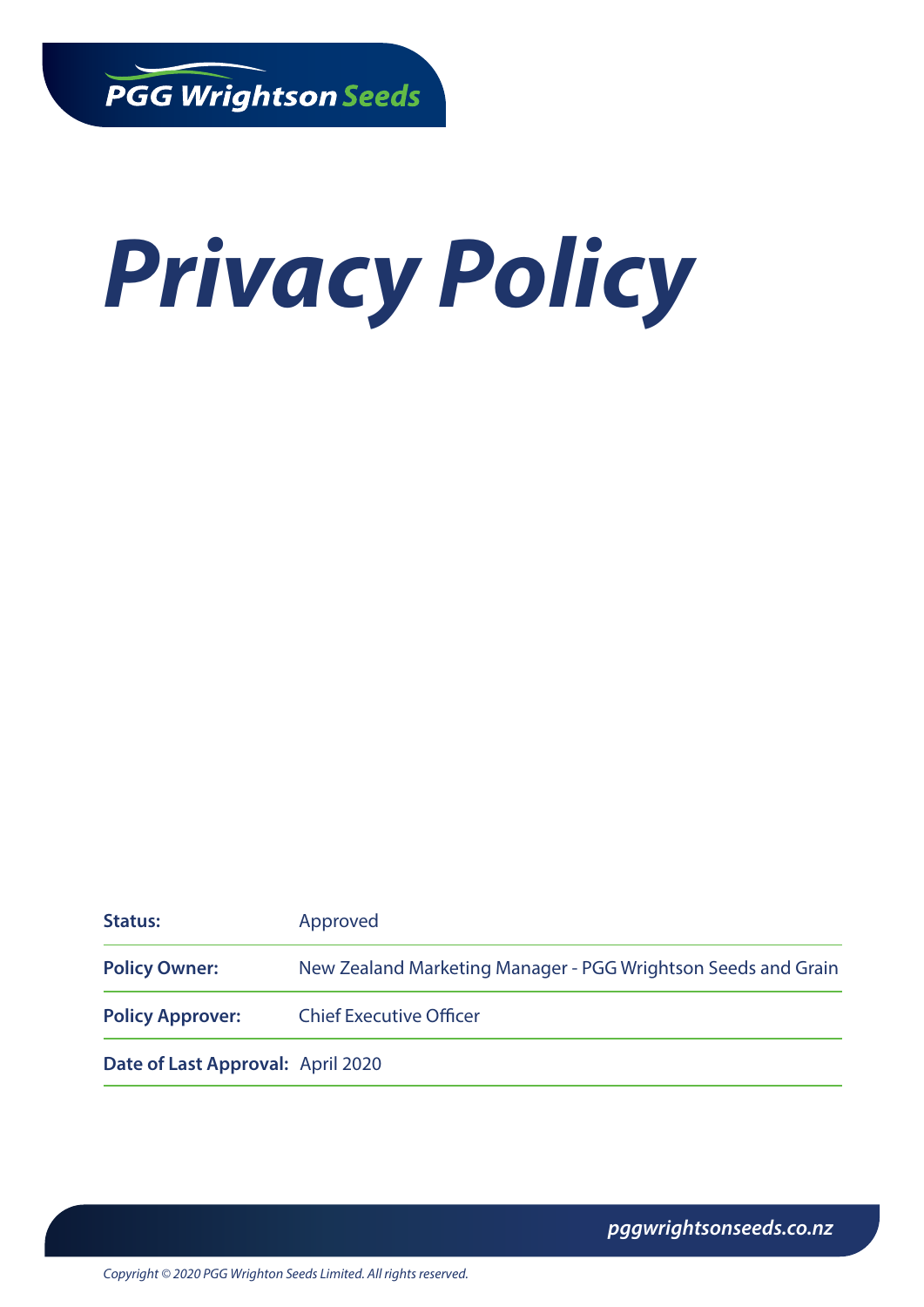## *Introduction*

PGG Wrightson Seeds Limited **(we, us, our)** complies with the New Zealand Privacy Act 1993 and the Australian Privacy Act 1988 **(the Act)** when dealing with personal information. Personal information is information about an identifiable individual (a natural person). This policy sets out how we will collect, use, disclose and protect your personal information. This policy does not limit or exclude any of your rights under the Act. If you wish to seek further information on the Act, se[e www.privacy.org.nz](https://www.privacy.org.nz) or [www.oaic.gov.au/privacy/the-privacy-act/](https://www.oaic.gov.au/privacy/the-privacy-act/)

# *Changes to this policy*

We may change this policy by uploading a revised policy onto the website. The change will apply from the date that we upload the revised policy.

## *Who do we collect your personal information from*

We may collect personal information about you from:

- you, when you provide that personal information to us, including via the website and any related service, through any registration or subscription process, through any contact with us (e.g. telephone call or email), or when you buy or use our services and products
- third parties where you have authorised this or the information is publicly available.

If possible, we will collect personal information from you directly.

#### *How we use your personal information*

We may use your personal information:

- to verify your identity
- to provide services and products to you
- to market our services and products to you, including contacting you electronically (e.g. by text or email for this purpose)
- to improve the services and products that we provide to you
- to undertake credit checks of you (if necessary)
- to bill you and to collect money that you owe us, including authorising and processing credit card transactions
- to respond to communications from you, including a complaint
- to conduct research and statistical analysis (on an anonymised basis)
- to protect and/or enforce our legal rights and interests, including defending any claim
- for any other purpose authorised by you or the Act.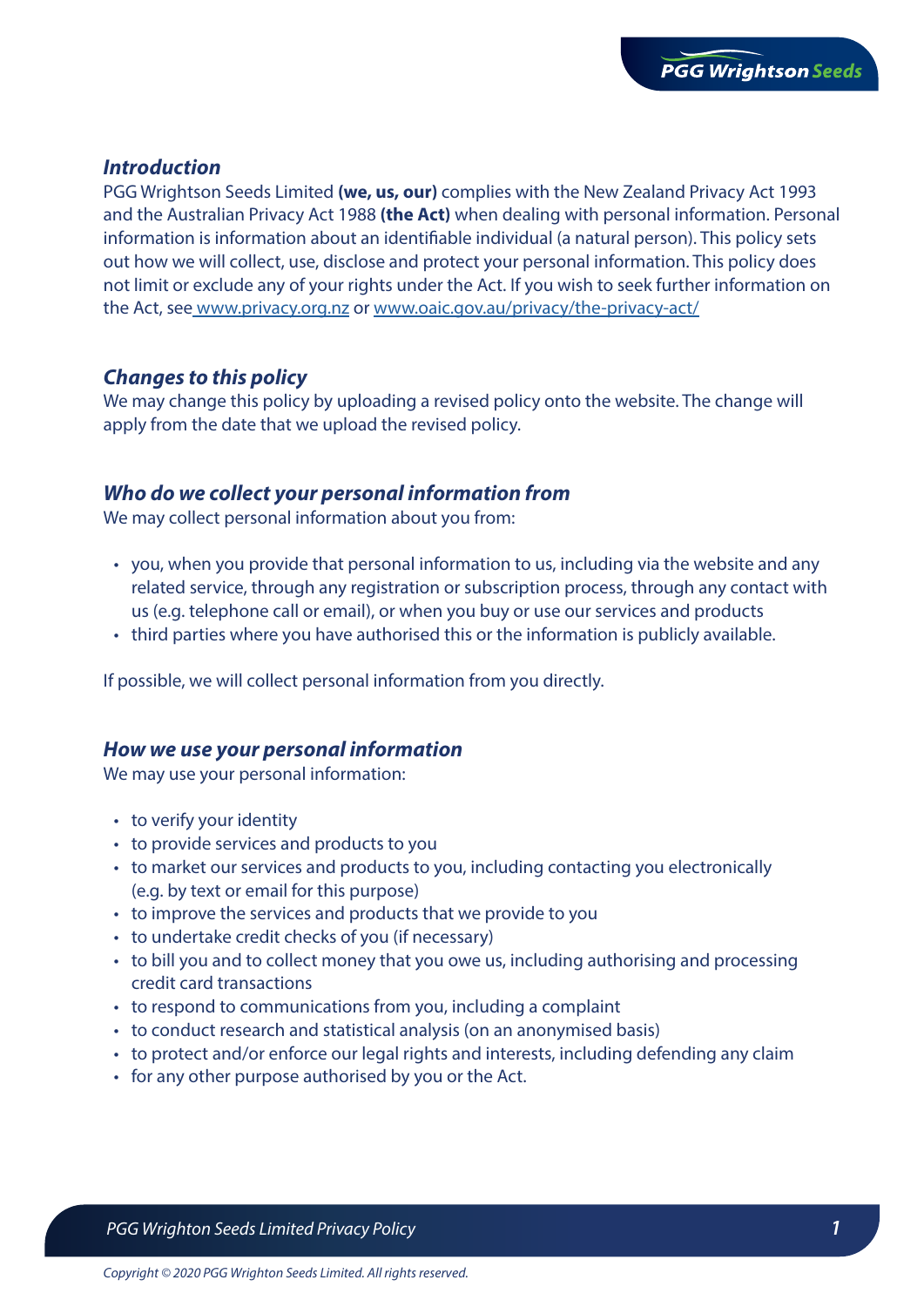# *Disclosing your personal information*

We may disclose your personal information to:

- another company within our group
- any business that supports our services and products, including any person that hosts or maintains any underlying IT system or data centre that we use to provide the website or other services and products
- a credit reference agency for the purpose of credit checking you
- other third parties (for anonymised statistical information)
- a person who can require us to supply your personal information (e.g. a regulatory authority)
- any other person authorised by the Act or another law (e.g. a law enforcement agency)
- any other person authorised by you.

[A business that supports our services and products may be located outside New Zealand or Australia. This may mean your personal information is held and processed outside New Zealand or Australia.]

#### *Protecting your personal information*

We will take reasonable steps to keep your personal information safe from loss, unauthorised activity, or other misuse.

#### *Accessing and correcting your personal information*

Subject to certain grounds for refusal set out in the Act, you have the right to access your readily retrievable personal information that we hold and to request a correction to your personal information. Before you exercise this right, we will need evidence to confirm that you are the individual to whom the personal information relates.

In respect of a request for correction, if we think the correction is reasonable and we are reasonably able to change the personal information, we will make the correction. If we do not make the correction, we will take reasonable steps to note on the personal information that you requested the correction.

If you want to exercise either of the above rights, email us at [info@pggwrightsonseeds.com.au](mailto:info@pggwrightsonseeds.com.au) or [info@pggwrightsonseeds.co.nz.](mailto:info@pggwrightsonseeds.co.nz) Your email should provide evidence of who you are and set out the details of your request (e.g. the personal information, or the correction, that you are requesting).

We may charge you our reasonable costs of providing to you copies of your personal information or correcting that information.

 *PGG Wrighton Seeds Limited Privacy Policy 2*